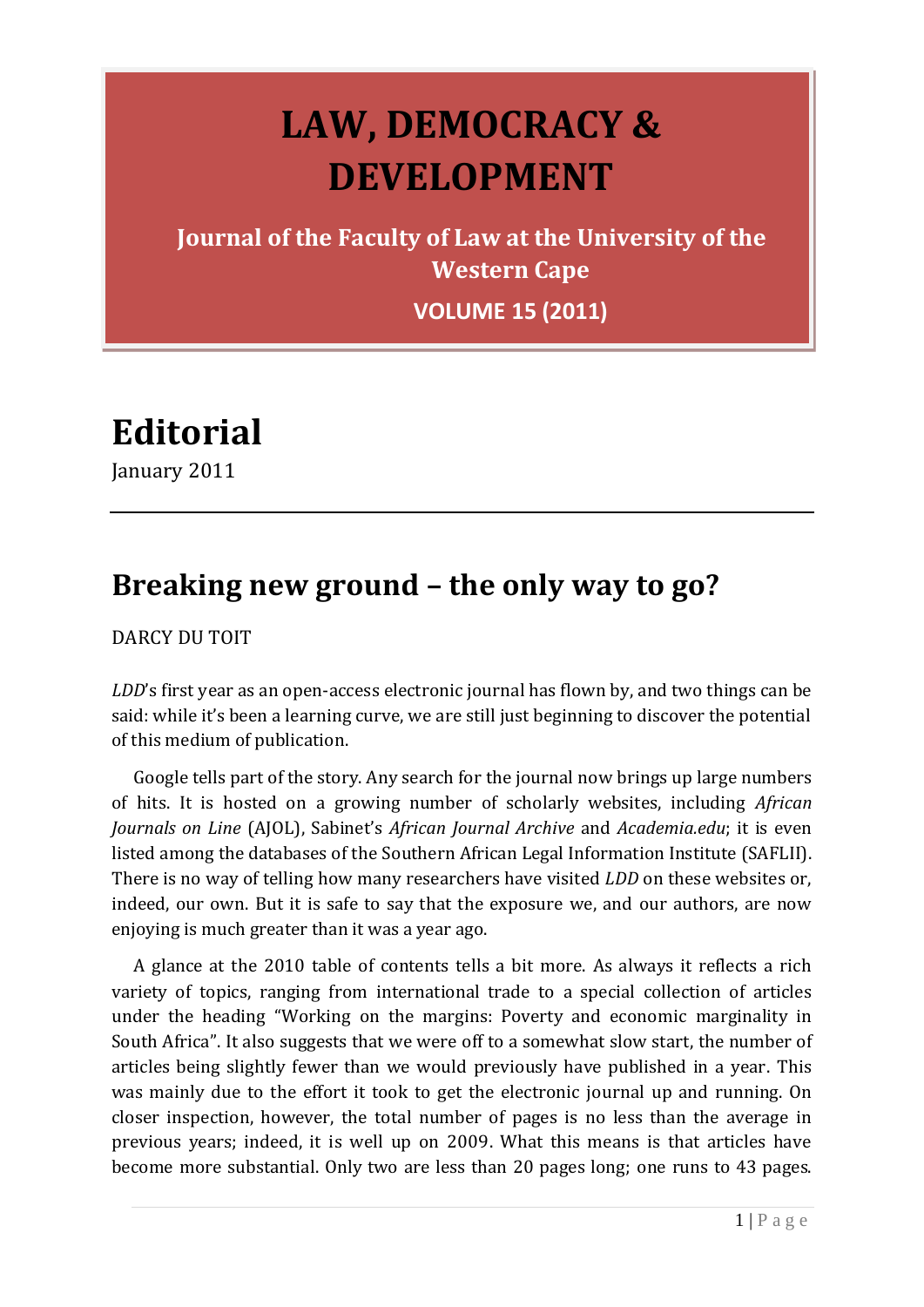Authors, in other words, are no longer constrained by length to the same extent and can develop their analyses and arguments in greater depth.

And that other great benefit of the electronic medium, speed of publication, has proven every bit as effective as we could have hoped. Once the reviewing process is complete and the author has put the finishing touches to an article, it can appear online within hours.

Armed with the experience of 2010, we look forward to 2011 with interest and anticipation. The old year has ended, and the new year has begun, with various harbingers of change in the air. 2010 saw ongoing stabilisation of the world economy following the crisis of 2008, but also some unresolved questions and fault lines with the potential of triggering renewed shock waves – for example, the weaknesses that have emerged in the European Union and the ongoing uncertainty hanging over the future of the euro. In Africa, to take another example, the year has started with turmoil boiling over in Tunisia, previously seen as one of the most stable countries on the continent. These and other indicators warn us not to take anything for granted. There is too much loose cargo in the ship of the global economy, to coin a metaphor, to be sure of the course it will be steering, the changes of tack that may lie ahead and the effects these will have on us.

In South Africa the outlook is no more settled. While the economy has suffered no major setback, growth rates remain too low to provide a basis for the kind of development and transformation that society is crying out for.

Against this background the New Growth Path, the long-awaited economic policy framework of the Zuma administration announced in November 2010, could mark a turning point.<sup>1</sup> Its significance lies in the fact that it recognises the inadequacy of existing policy and calls on the state to play a more active role in creating conditions for growth. Ambitiously, it takes the concept of the "developmental state" as its model – a term applied to a range of countries in east and south-east Asia, starting with Japan, where the state took the lead in galvanising underdeveloped or stagnant economies to high levels of performance.

Of course, that growth came at a price, not least in terms of workers' rights and democracy in general. Can South Africa replicate the successes of the Asian "tigers" without paying the same price?

This is not the place to analyse the NGP in detail. Suffice it to say that the debate about following the "Asian route" is an old one, overshadowed by dense clouds of scepticism. South Africa has a democratic Constitution; government cannot impose its policies by decree but needs to persuade organised business and labour to buy in. And

<u>.</u>

<sup>&</sup>lt;sup>1</sup> See "The New Growth Path: The Framework", available a[t http://www.pmg.org.za/node/24614](http://www.pmg.org.za/node/24614) (accessed 29 December 2011).